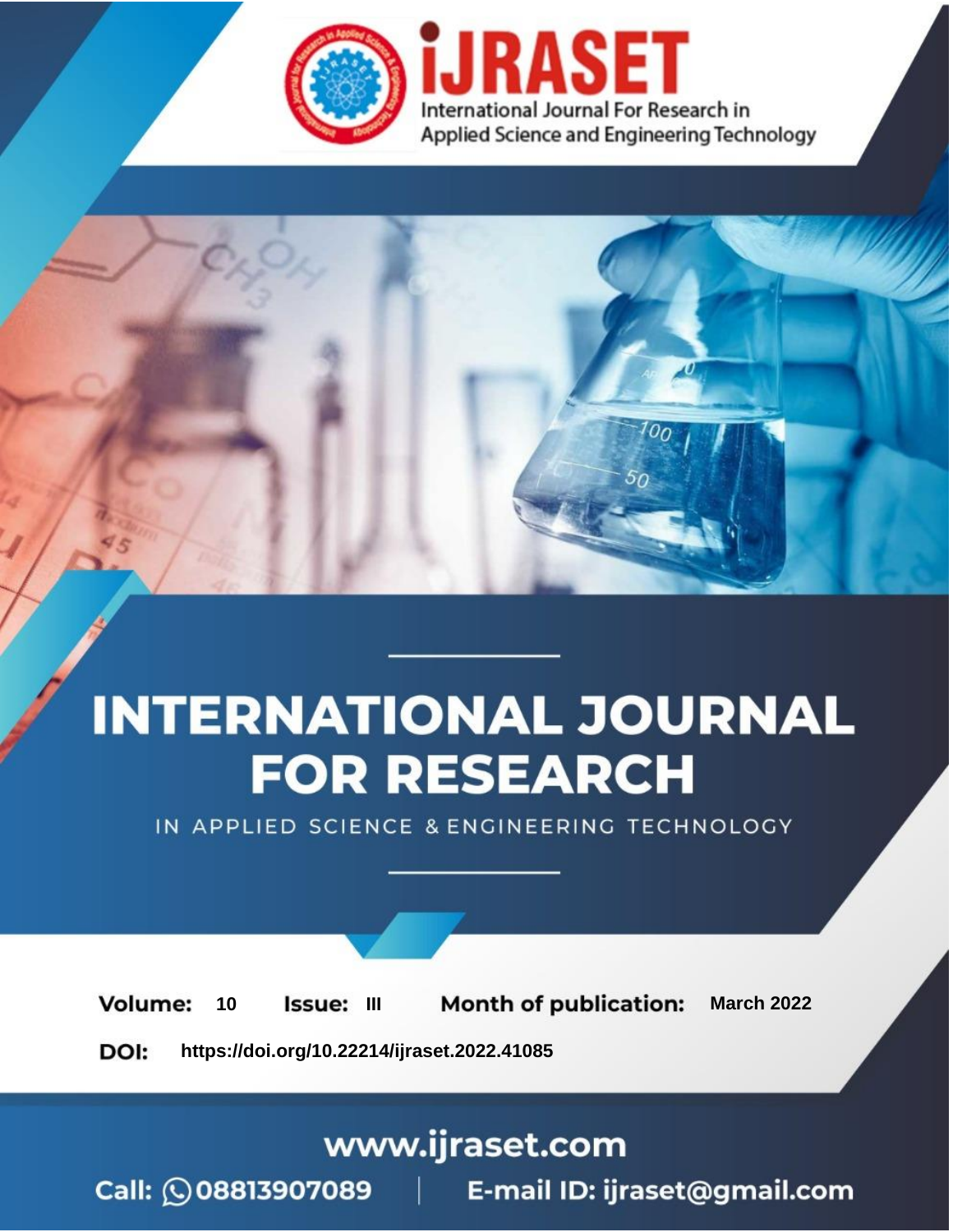

### **Study of Hybrid Annuity Model on Maharashtra Samruddhi Mahamarg**

Rahul Jichkar<sup>1</sup>, Mayank Paunikar<sup>2</sup>, Mayuri Walke<sup>3</sup>, Kritika Kirpader<sup>4</sup>, Saurabh Pawar<sup>5</sup>, Swapnil Tandekar<sup>6</sup>, Tejas Dongare<sup>7</sup>, Vinod Chende<sup>8</sup>, Yadavi Bhagat<sup>9</sup>

*<sup>1</sup>Professor, Dept. of Civil Engineering, Dr. Babasaheb Ambedkar College of Engineering & Research., Rashtrasant Tukdoji Maharaj Nagpur University , Nagpur (India)*

*2, 3, 4, 5, 6, 7, 8, 9 Students of Civil Engineering Department, Dr. Babasaheb Ambedkar College of Engineering & Research, Rashtrasant Tukdoji Maharaj Nagpur University, Nagpur (India)*

*Abstract: The recent introduction of Hybrid Annuity Model (HAM) for highway up gradation projects in India marks a significant policy departure. This is aimed at revitalizing private sector led infrastructure development. The model has been pitched as a panacea to the numerous ills plaguing the highway sector, which had led to a record fall in the award of new projects, both in numbers and in value.* 

*Taking a dispassionate look, this paper critically examines the extent to which HAM has fulfilled its stated objectives during its introductory stage. The analysis of project award data provides mixed empirical evidence of HAM's initial success. We find that as a development imperative, HAM does encourage private participation in highway infrastructure, and it is a step forward. However, HAM also suffers from extensive de-risking of the private sector, to the extent of making them unattractive for both debt and equity investment.* 

*By this, HAM takes the re-engagement of private sector two steps back. We concede that HAM is still in its infancy and a true performance would only be evident once enough number of projects have been delivered through this model. With this view, this paper adopts a more analytical stance, to identify possible pitfalls based upon the tell-tale signs. This is important as infrastructure projects have a long-life cycle, and an early stage dispassionate analysis and course correction is necessary, lest we move too far down the wrong path.*

*Keywords: Hybrid Annuity Model, Road development, Financial model, Influencing factor.*

#### **I. INTRODUCTION**

Roads are an important asset of country, as the country moves on them. Roads carry about 67% of freight and 88% of passenger traffic in India and it is estimated that the road traffic has been growing at 10-15% per annum. India has the 2 largest road network in the world with over 5.23 million km at present, consisting of National Highways, Expressways, State Highways, Major District Roads, Other District Roads and Village Roads.

Among the roads, highways are considered to be more important as they connect different parts of the country and also with other border countries. As the name suggests, HYBRID ANNUITY MODEL (HAM) a hybrid — a combination of the EPC (engineering, procurance and construction) and BOT (build, operate, transfer) models. Now, HAM combines EPC (40 per cent) and BOT-Annuity (60 per cent).On behalf of the govt, NHAI (National highway authority of India) releases forty per cent of the entire project value. It is given in 5 tranches joined to milestones.

The balance sixty per cent is organized by the developer. Here, the developer typically invests additional |less| no more} than 20-25 per cent of the project value (as against forty p.c or more before), whereas the remaining is raised as debt. There are no toll rights for the developer. Under HAM, Revenue collection would be the responsibility of NHAI. Here, the govt pitches in to finance forty per cent of the project value — a form of viability-gap funding. This helps cut the general debt and improves project returns. The regular payment structure means the developers aren't taking 'traffic risk'. From the Government's perspective, it gets a chance to flag off road comes by finance a little of the project value. While it will take the traffic risk, it additionally earns higher social returns by manner of access and convenience to daily commuters. Advantage of HAM is that it gives enough liquidity to the developer and the financial risk is shared by the government. While the private partner continues to bear the construction and maintenance risks as in the case of BOT (toll) model, he is required only to partly bear the financing risk. Government's policy is that the HAM will be used in stalled projects where other models are not applicable. HAM could be a sensible trade-off, spreading the risk between developers and the Government.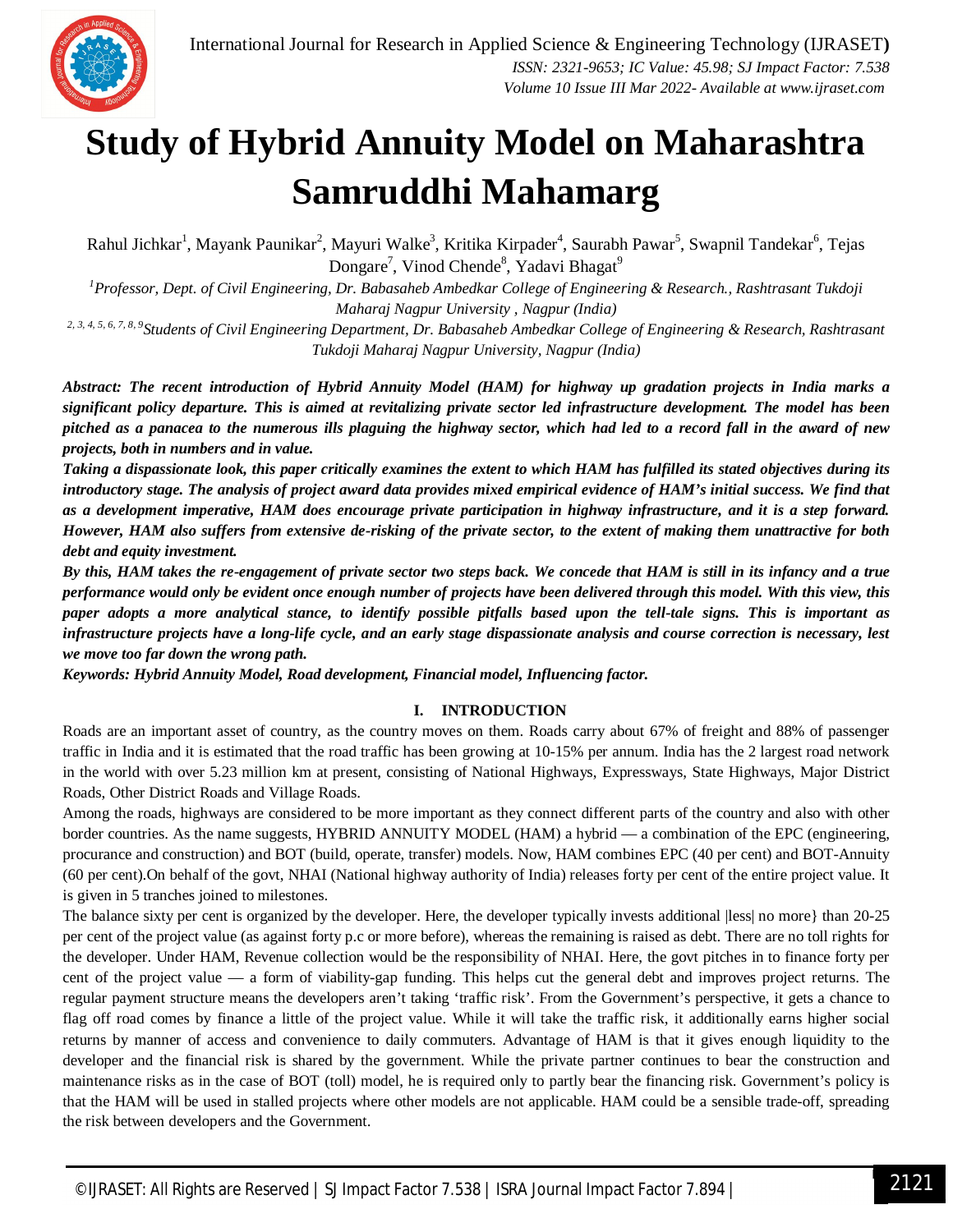International Journal for Research in Applied Science & Engineering Technology (IJRASET**)**  *ISSN: 2321-9653; IC Value: 45.98; SJ Impact Factor: 7.538*



 *Volume 10 Issue III Mar 2022- Available at www.ijraset.com*

#### **II. LITERATURE REVIEW**

- *1)* RAMAKRISHNA NALLATHIGA1 AND MONA SHAH (JAN 2014) : In line with the policy decision, a number of road development contracts were awarded under the Build, Operate and Transfer version of the PPP model and other models. Later, it discusses some of the major achievements made under the PPP model for road development in India during the five-year program period. Finally, it also addresses the major issues and challenges that have been emerging in road development under the PPP model in this sector.
- *2)* MITHUN K SAWANT, AMRUTA P. KULKARNI (2018) : The HAM financial framework was introduced to revitalize the road sector and reduce the burden of equality on distressed developers.As even HAM projects face some financial hurdles such as a lack of funding and aggressive bids, NHAI has embarked on a move to provide initial funding for integration and implementation.Government building financing under HAM projects makes up 40% of the total cost and is disbursed by NHAI in five linked and historic phases of 20% of project work, while a 60% balance is set by the permit holder.
- *3)* SWAPNIL GARG (JAN 2019) : A new public-private partnership model, that is, a hybrid annuity model was introduced in 2016, to revitalize investment in India's highway infrastructure and to address the strained relationship between public and private companies. Recognizing that true performance testing is not possible in this first phase of HAM, the paper adopts a more analytical approach to identifying potential pitfalls based on the descriptive features presented by project bidding and prize data. This study provides new insights and adjustments to studies on the role of government and other stakeholders in the newly launched PPP model.
- *4)* VISHVANDRA SINGH MANGESH MADURWAR (APRIL 2019) : India has embarked on a rapid pace of highway development following a policy change in the mid-1990s that prioritized the development of highways in India. The Public Private Partnerships model was adopted for the development of the highway in India, considering the internal benefits associated with it in addition to the standard models. In line with the policy decision, a large number of highway development contracts were awarded under the BOT version of the PPP model and other alternatives for the continuous development of the DBFOT policy models, finally now the NHAI has approved the HAM for high speed development.
- *5)* ANMOL TANEJA & DR. ROSY KALRA (APRIL 2019) : Road services in India could not be completed at that time due to certain problems such as the risk of toll collection, road hazards that had to be borne by the permit holder. All of these factors have led to delays in the completion of the road construction project. Therefore, in order to improve the construction industry, the government has introduced a hybrid annuity model that is more advanced than existing models.
- *6)* NIKHIL KUMAR1 , AKASH AGRAWAL (MAY 2019) : The Public Private Partnership has really been a force for good in the development of national infrastructure in almost all sectors but a large portion of the shares are given to roads and highways development. Both of these models and similar models in the PPP play an important role in the careful allocation of alarming productive resources in the construction work. With the advent of the HAM model which is a mix of both BOT and EPC models, the financial burden is now allocated at 40:60 levels between the private and public groups respectively, which encourages more private parties to join the MCA in the PPP.
- *7)* MAYUR GHAYAL & ROHIT SALGUDE (AUGUST 2019) : The HAM model is a contract program designed by the government to overcome limitations from the BOT model. The financial strategy of the HAM model is different from the BOT model. Also a structured representation of the HAM financial model is produced using the Model Agreement.
- *8)* A.JAIN, F. KHAN, P.GUPTA, K. GUPTA AND S. YADAV (SEPTEMBER 2019) : The revitalization of the Public Private Partnership Model of the Department of Transport and Highway was done by introducing a hybrid annuity model in which the government decided to share funding risk by contributing 40% to the project. This work compares the two types by conducting a questionnaire survey from key stakeholders involved in such projects and identifying the challenges and risks faced as well as issues related to the delays and successes of the proposed model. The result from this work highlights that funding has been a major challenge facing PPP projects and therefore the establishment of a model is needed.

#### **III. CONCLUSION**

From this work, firstly it can be deduced that delay in PPP project is due to various factors among which prominently influential factors are funding through government and lack of transparency. Secondly, financial risk is the most strongly rated risk faced in implementation of any PPP project. Thirdly, funding of HAM projects can be a challenge for government in short span of time and can also be considered as reason of delay in such projects and can lead to overall project delay of around 20%. Due to inefficient revenue management necessary modifications should be done on financial parameters in order to make the existing HAM model more effective. The alternative model which can be taken into consideration is Toll Operate Transfer (TOT).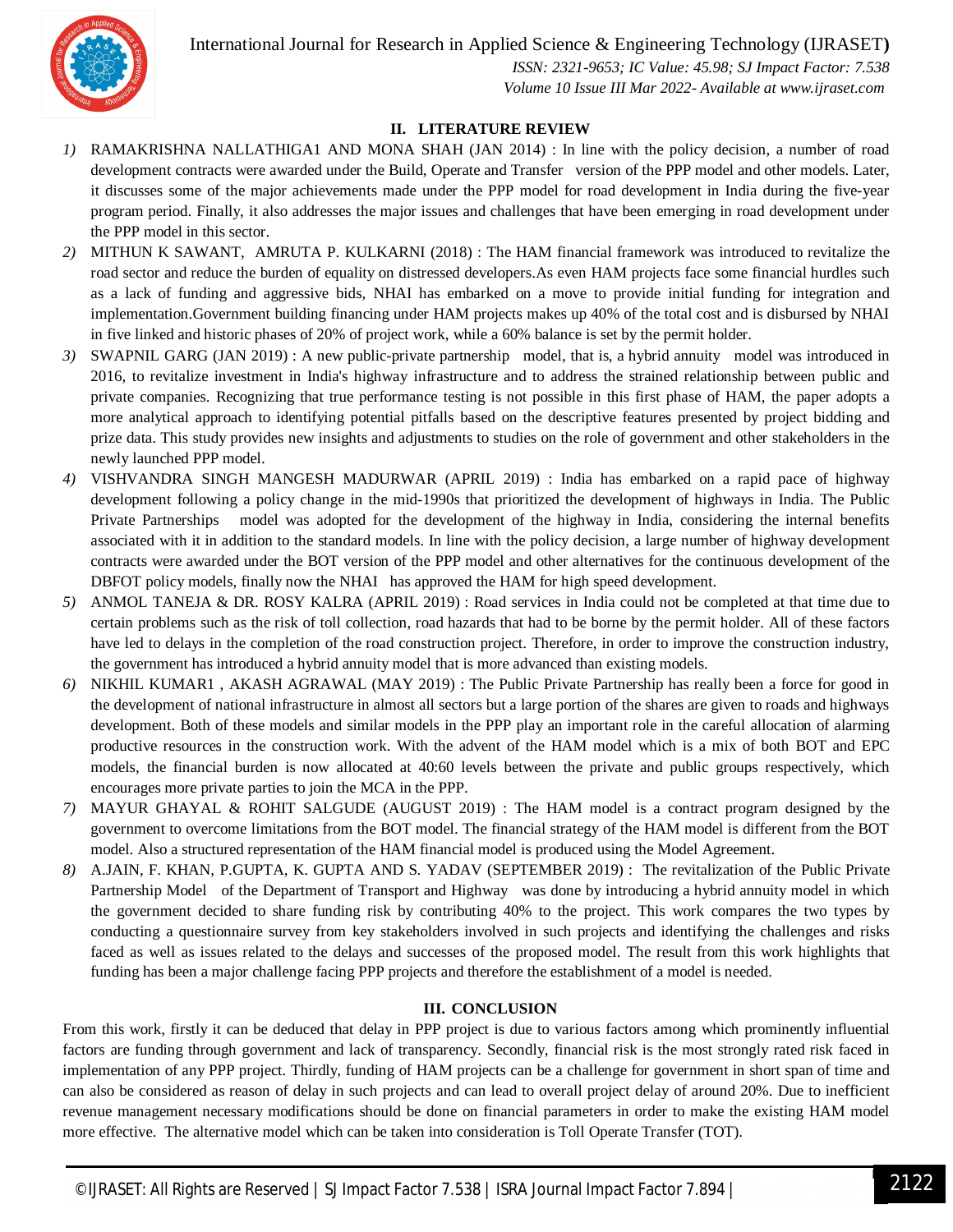International Journal for Research in Applied Science & Engineering Technology (IJRASET**)**



 *ISSN: 2321-9653; IC Value: 45.98; SJ Impact Factor: 7.538*

 *Volume 10 Issue III Mar 2022- Available at www.ijraset.com*

#### **REFERENCES**

- [1] Paper presented at the international conference on "public private partnerships: The need of the hour" Held on january 23-24, 2014 by institute of public enterprise (ipe), hyderabad and international centre for promotion of enterprises (icpe), slovenia.
- [2] Analysis of hybrid annuity model (ham) for ppp in highway project mr. Mithun k sawant, ms. Amruta p kulkarni(assistant professor kartikkadam,vishal kumar, atamjain (student ) department of civil engineering dr. D. Y. Patil institute of engineering, management and research, akurdi, pune, india.
- [3] Hybrid annuity model: Hamming risk allocations in indian highway public–private partnerships january 2019.
- [4] Hybrid annuity projects: "study of ham in highway construction projects-owner and contractor prospective".
- [5] Analysis of hybrid annuity model in construction by anmol taneja & dr. Rosy kalra.
- [6] Comparative study of bot & ham models of public private partnership nikhil kumar1, akash agrawal2 pg student1, assistant professor2, department of civil engineering1,2 (construction engineering & management), sam higginbottom university of agriculture, technology & sciences, allahabad (prayagraj), uttar pradesh, india.
- [7] Effect of hybrid annuity model on road project mayur s. Ghayal, rohit r. Salgude august 2019.
- [8] Challenges faced in ppp and ham model and the need for an alternative a.jain, f. Khan, p.gupta, k. Gupta and s. Yadav\* national institute of construction management and research, pune, india.
- [9] Https://www.mahasamruddhimahamarg.com